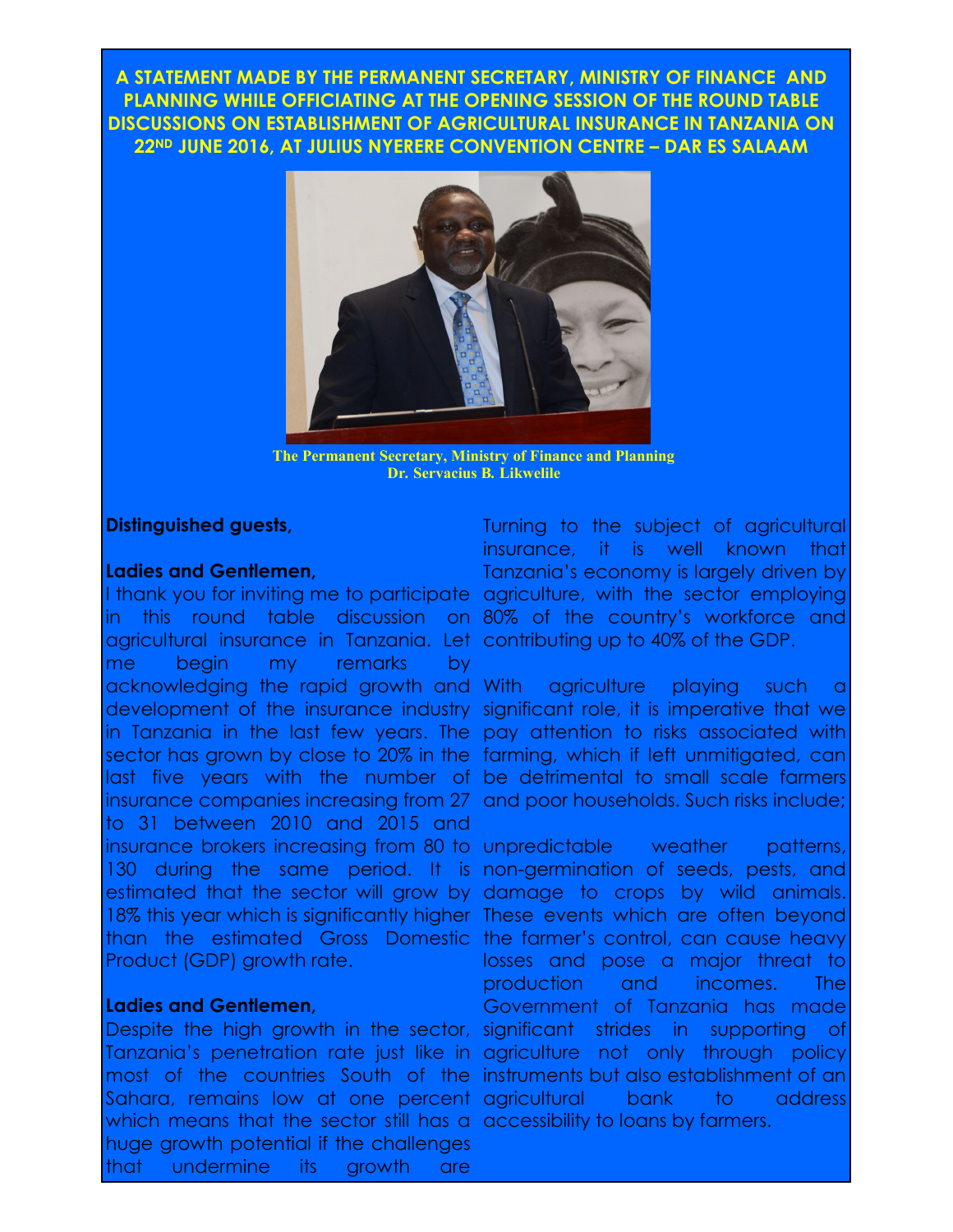These efforts are yet to lead to the increase in subsistence crop productivity due to lack of sustainable agricultural insurance practice in Tanzania. As a result, weather risks continue to pose threats to whatever gains the Government is making in the agricultural sector. Therefore, it is imperative to put in place risk management mechanisms to protect the farmers. Agricultural insurance is one of the most reliable ways in which small farmers' access to seasonal loans for improved farming, use of certified seeds, fertilizers and plant protection chemicals can be enhanced.

# **Ladies and Gentlemen,**

We know that agriculture is considered as a high risk sector by insurers and financial institutions and consequently, the sector suffers from inadequate financing and risk mitigation. Moreover, studies on the status of agriculture insurance in Tanzania show that with the exception of a few pilot schemes, agriculture insurance for smallholder farmers does not exist in the market.

I wish to indicate that we in the Government recognize the importance of agricultural insurance and we are ready to initiate stakeholder discussions like this one today, with the aim of agreeing on policies and guidelines that will give incentive to insurance companies to venture into this business.

This is because we appreciate that providing insurance coverage to farmers against crop failure, natural calamities, pests and animal diseases requires specialization and heavy investment in technology, infrastructure and training programs.

I expect this round table to discuss ways in which the private sector and the government can partner to design programs where the Government and private sector complement each other in mitigating these risks.

### **Ladies and Gentlemen,**

It has been demonstrated in several countries including India which has undergone an agricultural revolution and is self-sufficient in food production that crop and agricultural insurance is fundamental to the social-economic development. In these countries governments have put in place specialized institutions targeted exclusively at providing risk mitigation for all agricultural and associated risks.

In the case of Tanzania, given the fiscal challenges facing the government and our current agenda of delivering public services more efficiently and building an infrastructure to support the economy, a public sector oriented body will be difficult without support from private Insurers and development partners.

#### **Ladies and Gentlemen,**

As I conclude, let me take this opportunity to call upon insurance players in this room to seize this opportunity of meeting with experts on agricultural insurance and seek ways of partnering with them with a view to coming up with a sustainable agricultural insurance sector in Tanzania.

That way, insurance industry will have taken its expected centre stage position in building the economy.